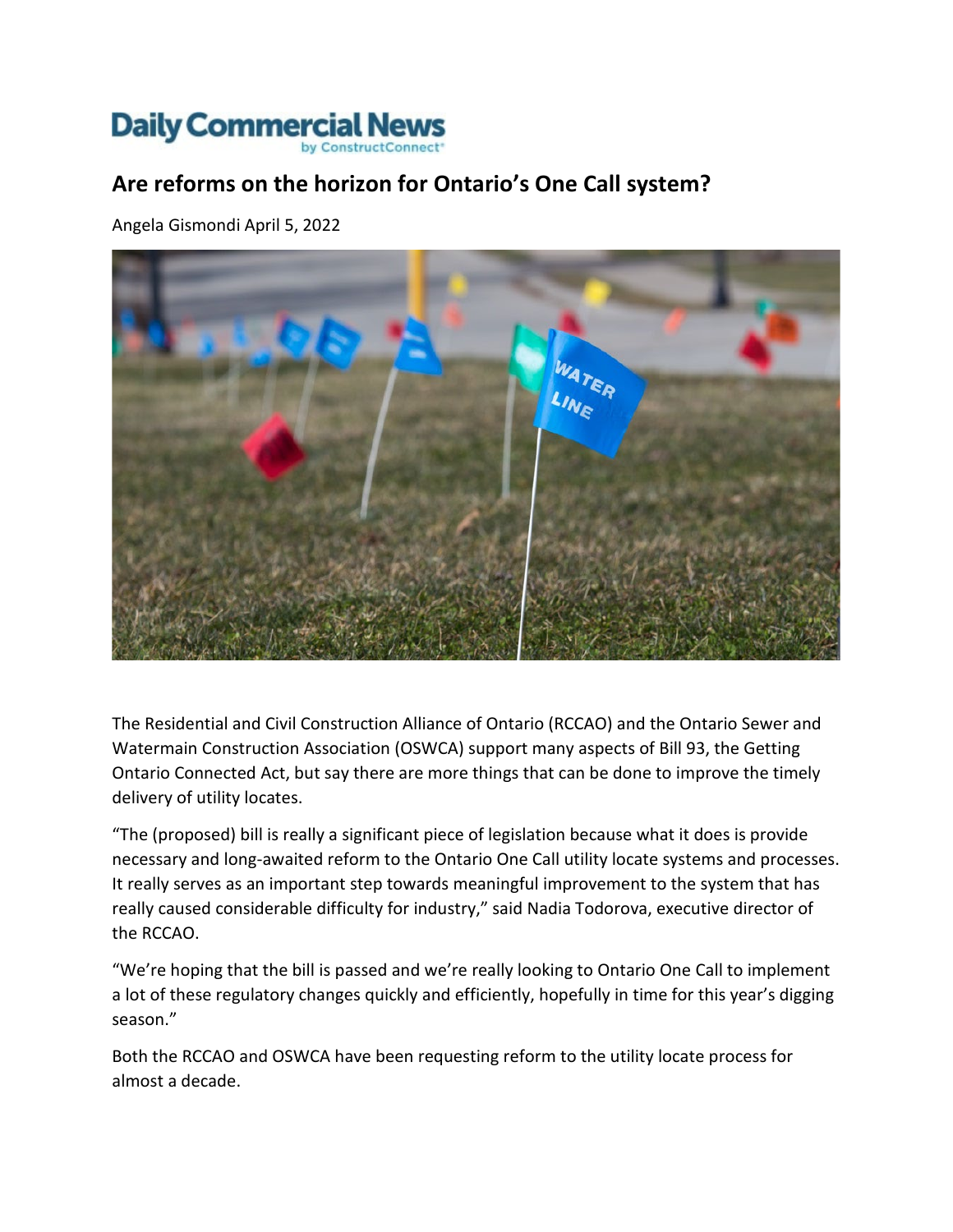"This has been one of those issues that has been getting progressively worse over the years and it's caused a lot of delays and a lot of lost money in our industry," said Patrick McManus, executive director of OSWCA. "The fact that there has been movement by the ministry to try some new things, to try to speed up this process of utility locates is excellent."

The current status of the bill is "Consideration by Standing Committee on General Government." Schedule 2 of the bill amends the Ontario Underground Infrastructure Notification System Act.

"If the utility locates are not delivered in a timely manner it really impacts the work onsite. It impacts timelines, it impacts the completion schedule and it can also be quite expensive," explained Todorova, who deputed before the standing committee recently.

"In Ontario the legislated timelines to respond to locate requests is five business days and we found that as high as 85 per cent of those requests are late."

According to data from One Call, half of call tickets for September 2021 took longer than 15 days across the province, with only 14 per cent being completed within the legislated five-day timeline.

Todorova and McManus agreed the proposed change they are most supportive of is extending the validity period of a locate to at least 60 days, up from the current minimum of 30 days, which is expected to reduce the number of locate requests and likely the number and severity of late locates.

"We were hoping to see 90 days but 60 days works," McManus said. "On a full month project it's going to cut in half the number of locates you have to do or that you have to call in for."

The RCCAO is also pleased to see there are provisions allowing excavators to share locate information that they receive with other excavators working on the same project.

"Right now what you have is contractors and subcontractors that are working on the exact same project, they all have to do their own locate requests which creates an enormous amount of duplication in the system," Todorova said. "Allowing contractors on the same dig site to share locates is going to reduce the workload of One Call members and thereby reduce the locate response backlog."

Both RCCAO and OSWCA said they support the dedicated locator model, a new model proposed in the bill.

"Basically, you're going to have a locator who will respond to all locate requests by the project owner for specific infrastructure projects," Todorova explained. "From our perspective, the model has the potential to eliminate the need to wait on several different locators to service